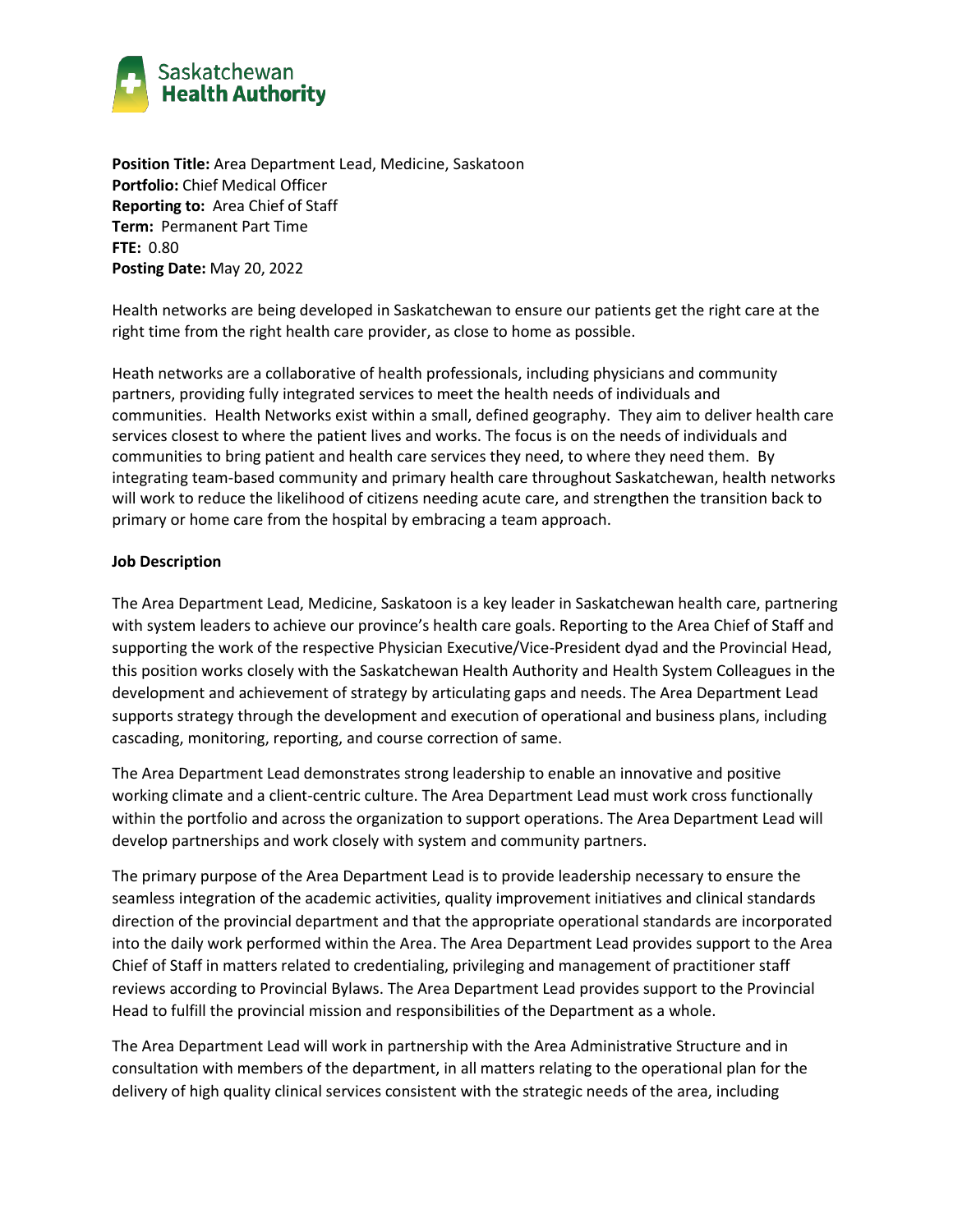

workforce planning, development of in support of development of patient value streams, and in keeping with the overall strategic plan for the SHA. The Area Department Lead works in a team-based approach for care delivery with the Executive Director. Together they will co-lead the overall planning, programming, strategic direction and operational oversight for primary health care services within a grouping of Health Networks.

With the Provincial Head, and in concert with the College of Medicine, the Area Department Lead will ensure that the academic mandate of the College of Medicine for teaching and research is supported within the Area.

## **Job Qualifications**

## **Education:**

- Licensed medical practitioner in good standing with the College of Physicians and Surgeons of Saskatchewan (CPSS)
- Preference will be given to candidates who hold certification or are eligible for certification with the Royal College of Physicians and Surgeons of Canada (RCPSC)
- Canadian Certified Physician Executive Credential would be an asset
- Advanced education in Health Care Administration, Public Administration and/or Leadership Studies would be an asset
- Participation in the Canadian Medical Association's Physician Leadership Institute would be an asset
- Additional training and/or education in leadership/management would be an asset
- A valid Class 5 driver's license

## **Preferred Experience:**

- Experience, at an operational level, as a medical leader who has worked in partnership with administrative leaders to develop innovative programs in a complex, multi-stakeholder environment
- 7+ years in a leadership position with progressive advancement
- Has knowledge of and experience in guiding health quality improvement processes and initiatives

#### **Knowledge, Skills and Abilities:**

- Advanced knowledge of the Health care system in Saskatchewan and across Canada
- Knowledge of legislation and applicable laws
- Has demonstrated ability to coach and develop others
- Has demonstrated strong interpersonal and communication skills
- Has demonstrated strong critical thinking, financial and analytical skills
- Exemplifies ethical practices, professionalism and personal integrity
- Promotes innovation, guides change and is committed to continuous improvement

<li>